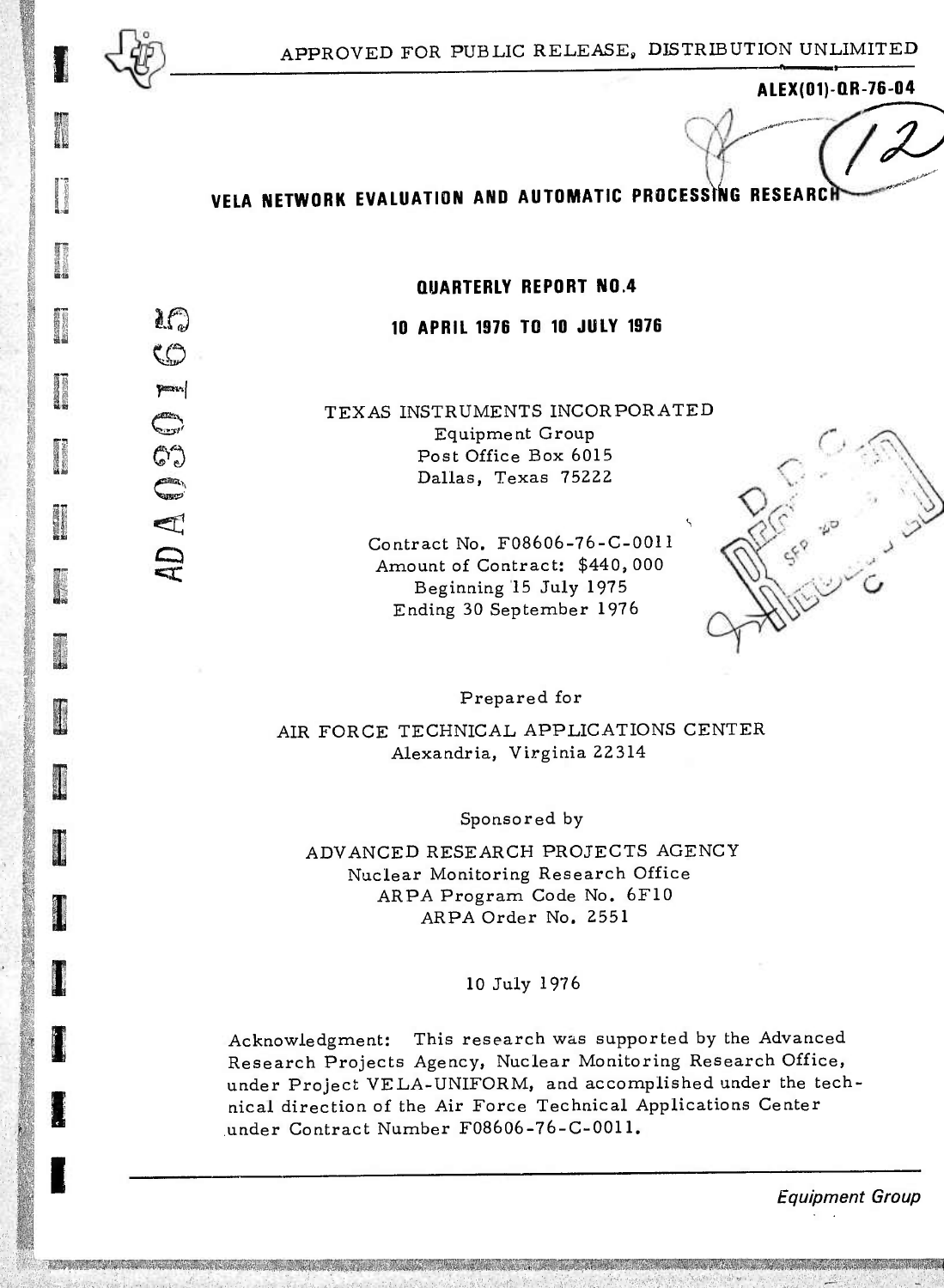

**I**

**I**

**I**

**Sina Andre Andre Andre Andre Andre Andre Andre Andre Andre Andre Andre Andre Andre Andre Andre Andre Andre Andre Andre Andre Andre Andre Andre Andre Andre Andre Andre Andre Andre Andre<br>1970 - Ive Andre Andre Andre Andre A** 

**,!;--''-=i**

**-''^^'** V/,!^:;:>n;V:-^-;:y;-'y-WK"^ni;r^:«VV^'IX^;inMOnrt^SWW

APPROVED FOR PUBLIC RELEASE, DISTRIBUTION UNLIMITED

**ALEX(01)-QR-76-04**

### **VELA NETWORK EVALUATION AND AUTOMATIC PROCESSING RESEARCH**

■■ **v,,,-** *— ^.rr.::,U::.-.:^u^<sup>&</sup>gt;* ■■*'..,^*

#### **QUARTERLY REPORT N0.4**

**10 APRIL 1976 TO 10 JULY 1976**

TEXAS INSTRUMENTS INCORPORATED Equipment Group Post Office Box 6015 Dallas, Texas 75222

> Contract No. F08606-76-C-0011 Amount of Contract: \$440, 000 Beginning 15 July 1975 Ending 30 September 1976

> > Prepared for

AIR FORCE TECHNICAL APPLICATIONS CENTER Alexandria, Virginia 22 314

Sponsored by

ADVANCED RESEARCH PROJECTS AGENCY Nuclear Monitoring Research Office ARPA Program Code No. 6F10 ARPA Order No. 2551

#### 10 July 1976

Acknowledgment: This research was supported by the Advanced Research Projects Agency, Nuclear Monitoring Research Office, under Project VELA-UNIFORM, and accomplished under the technical direction of the Air Force Technical Applications Center under Contract Number F08606-76-C-0011.

*Equipment Group*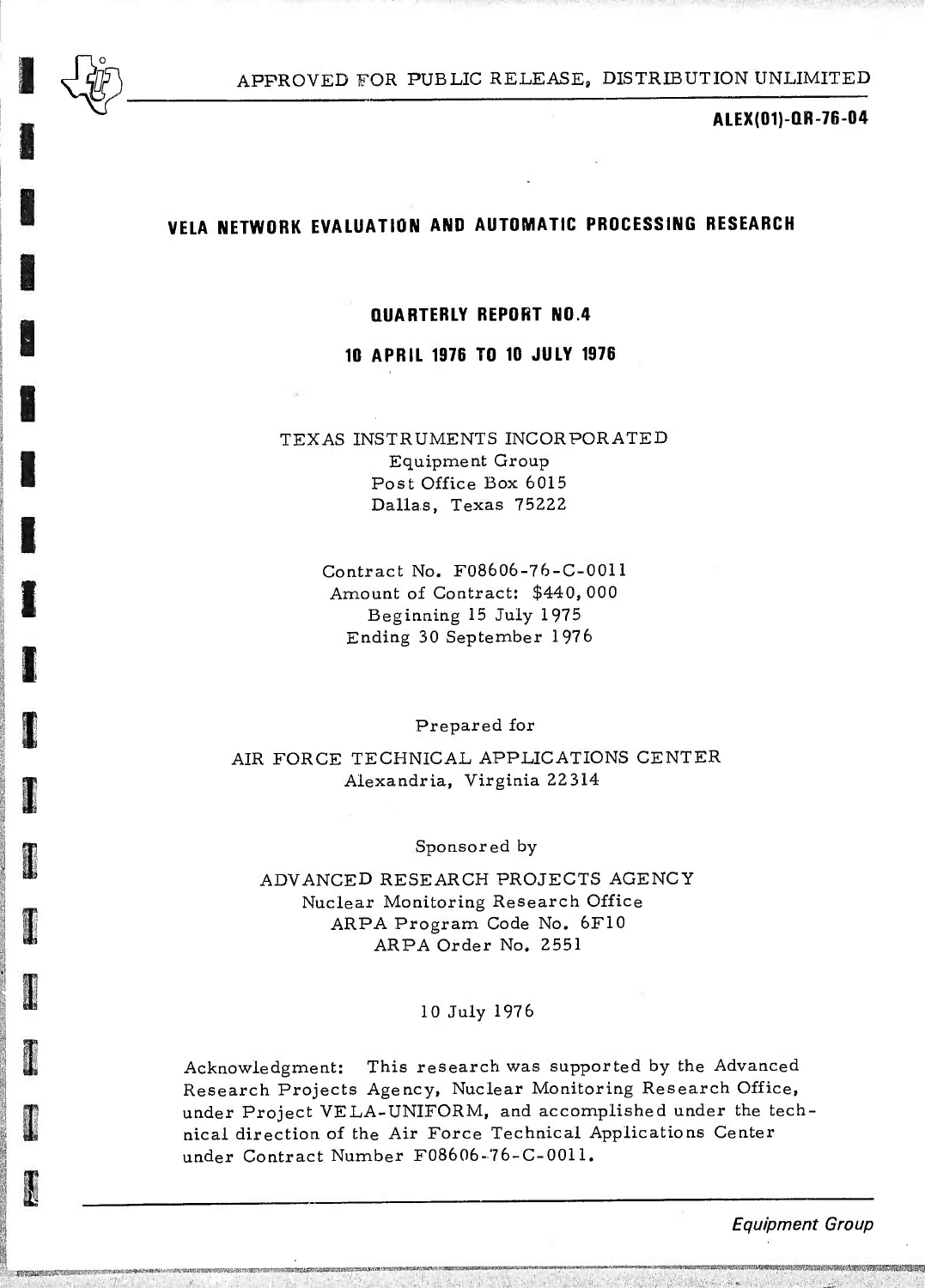PRECEDING PAGE BLANK-NOT FILMED UNCLASSIFIED SECURITY CLASSIFICATION OF THIS PAGE (When Data Entered) **READ INSTRUCTIONS BEFORE COMPLETING FORM REPORT DOCUMENTATION PAGE** RECIPIENT'S CATALOG NUMBER 2. GOVT ACCESSION NO. rest. uarte **COVERED TTLE (And Submite)**  $\neq$ Quarterly VELA NETWORK EVALUATION AND 04/10/76 to 07/10/76 AUTOMATIC PROCESSING RESEARCH **GRFORMING ORG-REPORT NUMBER** QUARTERLY REPORT NO. 4  $L+ALEX(01)-QR-76-04$ **LONTRACT OR GRANT NUMBER**  $7.$  AUTHOR(s)  $F98606 - 76 - C - 9911$ Lawrence S. Turnbull, Jr., and Staff 10 PERFORMING ORGANIZATION NAME AND ADDRESS **THE A WORK UNIT NUMBERS** Texas Instruments Incorporated **VELA T/6705/B/ETR Equipment Group** 75222 Dallas, Texas **REF** 11. CONTROLLING OFFICE NAME AND ADDRESS 10 July 1976 Advanced Research Projects Agency Nuclear Monitoring Research Office **13. NUMBER** 15 Arlington, Virginia 22209<br>14. MONITORING AGENCY NAME & ADDRESS(if different from Controlling Office) 15. SECURITY CLASS. (of this report) UNCLASSIFIED Air Force Technical Applications Center 15a, DECLASSIFICATION/DOWNG<br>SCHEDULE ADING VELA Seismological Center 22314 Alexandria, Virginia 16. DISTRIBUTION STA. EMENT (of this Report) APPROVED FOR PUBLIC RELEASE, DISTRIBUTION UNLIMITED 17. DISTRIBUTION STATEMENT (of the abstract entered in Biock 20, if different from Report) 18. SUPPLEMENTARY NOTES ARPA Order No. 2551 19. KEY WORDS (Continue on reverse side if necessary and identify by block number) Signal Estimation Techniques Seismology Discrimination VELA Network Evaluation Array and Network Evaluation Signal Detection Methods 20. ABSTRACT (Continue on reverse side if necessary and identify by biock number) This fourth quarterly report summarizes progress under the VELA Network and Automatic Processing Research Program, Contract Number F08606-76-C-0011, during the period 10 April 1976 to 10 July 1976.>Work in the following areas is summarized:  $-$ Array and network evaluation, Signal detection methods,  $\sim$  Next page **FORM** EDITION OF 1 NOV 65 IS OBSOLETE UNCLASSIFIED DD 1 JAN 73 1473 SECURITY CLASSIFICATION OF THIS PAGE (When Data Entered)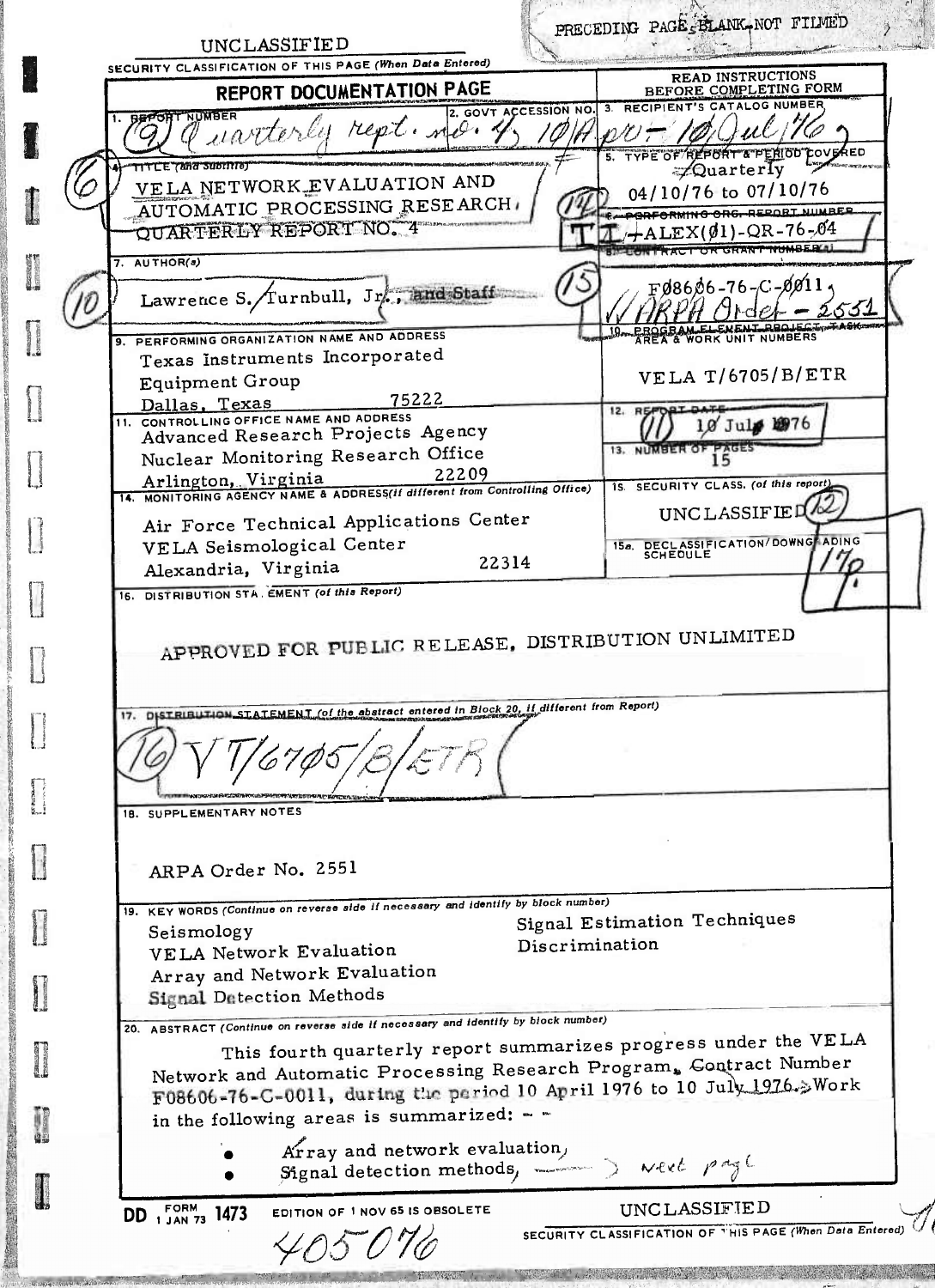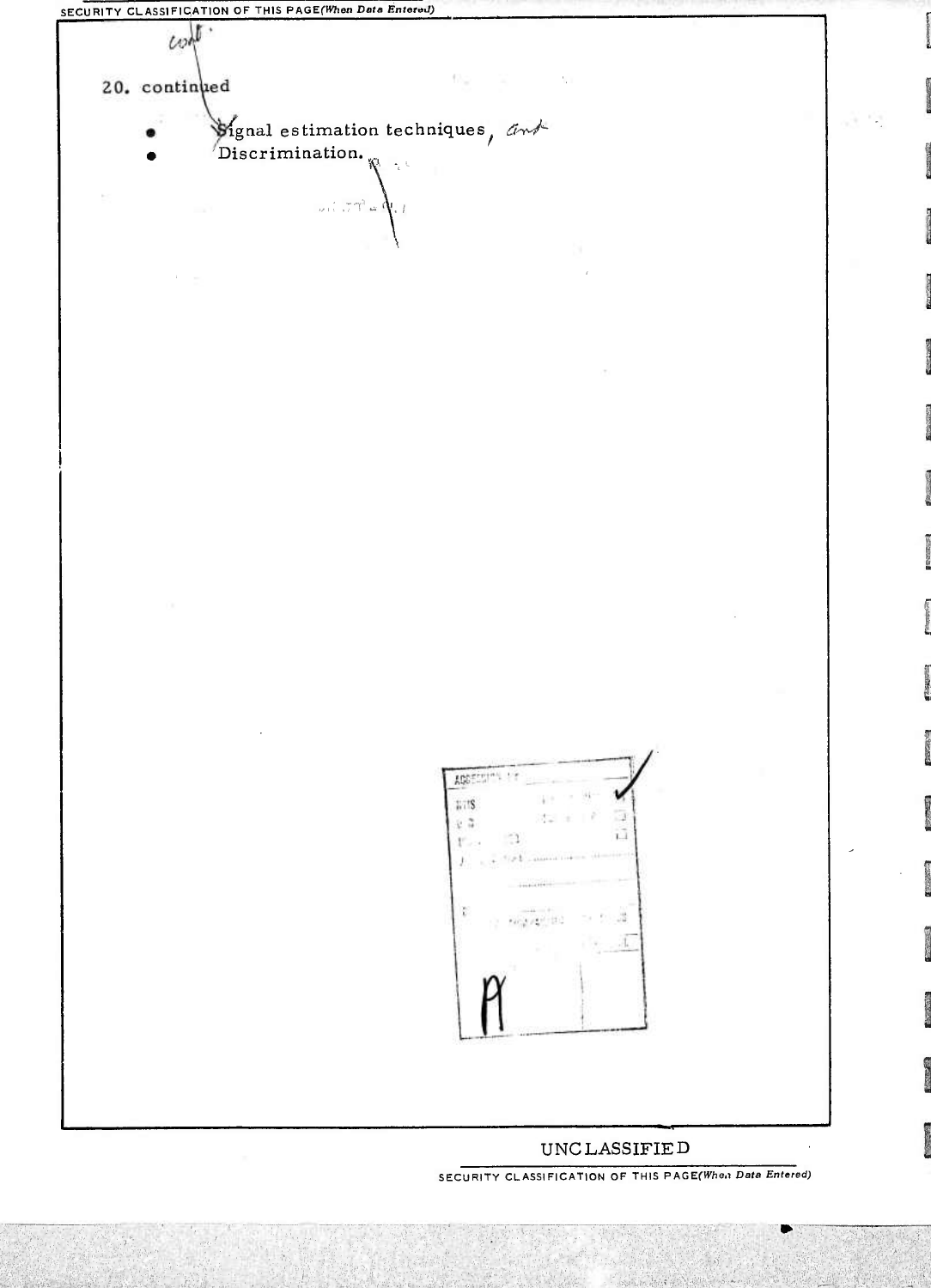### TABLE OF CONTENTS

**REAGAN** 

plinocoup)<br>Charles of

 $\frac{1}{2}$ 

 $\begin{bmatrix} 1 & 0 & 0 & 0 \\ 0 & 0 & 0 & 0 \\ 0 & 0 & 0 & 0 \\ 0 & 0 & 0 & 0 \\ 0 & 0 & 0 & 0 \\ 0 & 0 & 0 & 0 \\ 0 & 0 & 0 & 0 \\ 0 & 0 & 0 & 0 \\ 0 & 0 & 0 & 0 \\ 0 & 0 & 0 & 0 \\ 0 & 0 & 0 & 0 \\ 0 & 0 & 0 & 0 \\ 0 & 0 & 0 & 0 \\ 0 & 0 & 0 & 0 & 0 \\ 0 & 0 & 0 & 0 & 0 \\ 0 & 0 & 0 & 0 & 0 \\ 0 & 0 & 0 & 0 &$ 

 $\begin{bmatrix} 1 & 0 & 0 \\ 0 & 0 & 0 \\ 0 & 0 & 0 \\ 0 & 0 & 0 \\ 0 & 0 & 0 \\ 0 & 0 & 0 \\ 0 & 0 & 0 \\ 0 & 0 & 0 \\ 0 & 0 & 0 \\ 0 & 0 & 0 \\ 0 & 0 & 0 \\ 0 & 0 & 0 \\ 0 & 0 & 0 \\ 0 & 0 & 0 \\ 0 & 0 & 0 \\ 0 & 0 & 0 & 0 \\ 0 & 0 & 0 & 0 \\ 0 & 0 & 0 & 0 \\ 0 & 0 & 0 & 0 \\ 0 & 0 & 0 & 0 \\ 0 & 0 & 0 & 0 & 0 \\ 0 &$ 

 $\begin{picture}(20,20) \put(0,0){\line(1,0){155}} \put(15,0){\line(1,0){155}} \put(15,0){\line(1,0){155}} \put(15,0){\line(1,0){155}} \put(15,0){\line(1,0){155}} \put(15,0){\line(1,0){155}} \put(15,0){\line(1,0){155}} \put(15,0){\line(1,0){155}} \put(15,0){\line(1,0){155}} \put(15,0){\line(1,0){155}} \put(15,0){\line(1,0){155}} \$ 

**Expression** 

 $\prod_{\alpha\in\mathbb{Z}}$ 

| <b>SECTION</b>        | TITLE                                       | PAGE    |
|-----------------------|---------------------------------------------|---------|
| I.                    | INTRODUCTION AND SUMMARY                    | $I-1$   |
| II.                   | ARRAY AND NETWORK EVALUATION                | $II-1$  |
|                       | ILPA AND SRO EVALUATION<br>A.               | $II-1$  |
|                       | <b>B.</b><br><b>ILPA DATA TRANSFER</b>      | $II-2$  |
|                       | $\mathsf{C}$ .<br>AUTOMATIC SIGNAL DETECTOR |         |
|                       | <b>EVALUATION</b>                           | $II-3$  |
| III.                  | SIGNAL DETECTION METHODS                    |         |
|                       | ADAPTIVE BEAMFORMING DETECTOR               | $III-1$ |
| IV.                   | SIGNAL ESTIMATION TECHNIQUES                | $IV-1$  |
|                       | CASCADING STUDIES<br>А.                     | $IV-1$  |
|                       | DISPERSION RELATION FILTER<br><b>B.</b>     | $IV-2$  |
| V <sub>a</sub><br>an. | DISCRIMINATION                              | $V - 1$ |
|                       | PDP-15 DISCRIMINATION<br>A.                 |         |
|                       | PACKAGE                                     | $V - 1$ |
|                       | В.<br><b>HIGHER MODE STUDIES</b>            | $V - 2$ |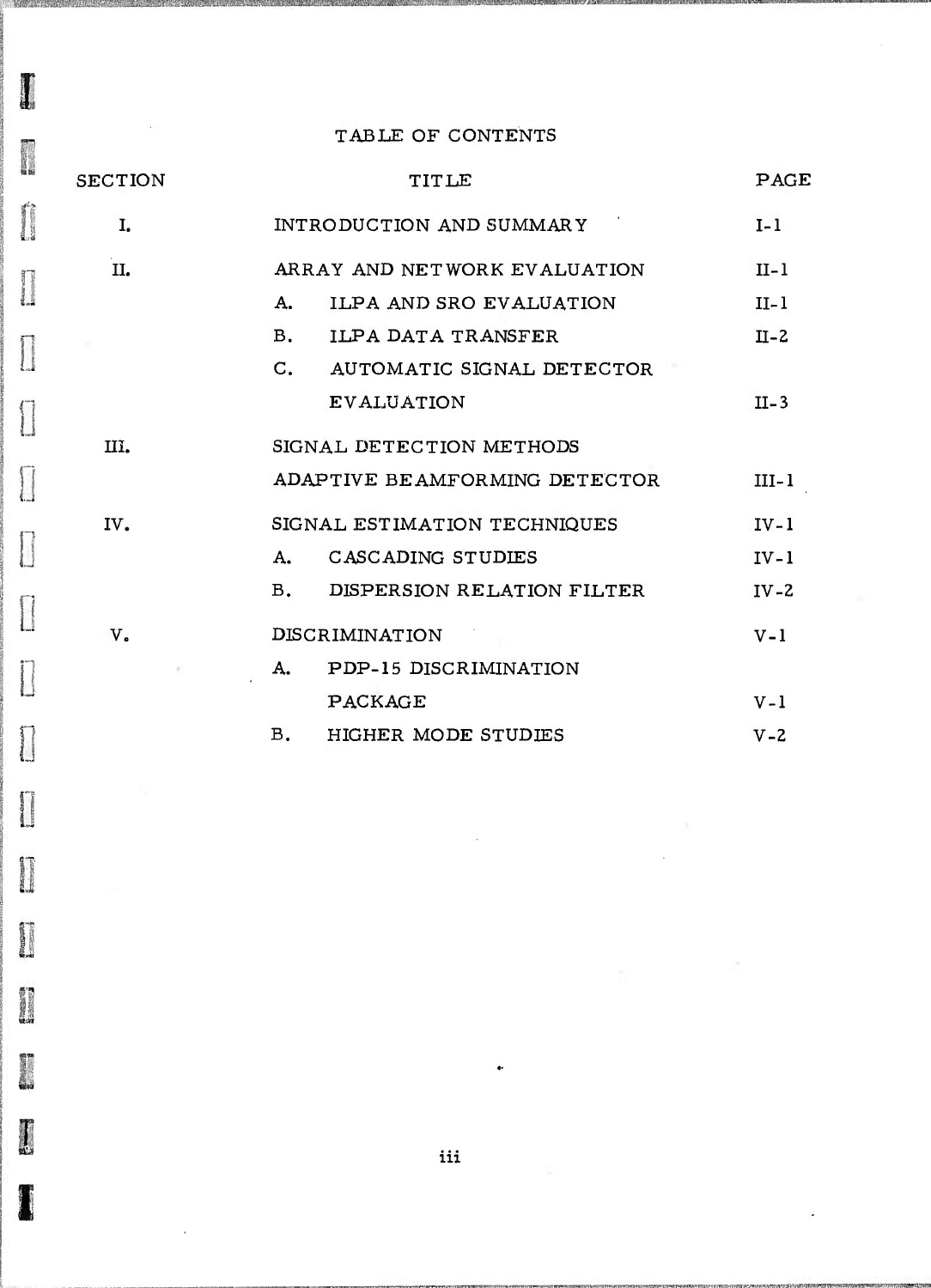**ww\*\*mrM**

**: :-;rir«^i':?^''«:ÄS\*s**

# SECTION I INTRODUCTION AND SUMMARY

This fourth quarterly report summarizes the progress made during the period 10 April 1976 to 10 July 1976 in the VELA Network Evaluation and Automatic Processing Research program being carried out by Texas Instruments Incorporated at the Seismic Data Analysis Center (SDAC) in Alexandria, Virginia. The four program tasks are:

- Array and network evaluation
- Signal detection methods
- Signal estimation techniques
- Discrimination.

**I**

**I**

**I**

**I**

Analysis of both short-period (SP) and long-period (LP) data from the Seismic Research Observatories (SRO's) has continued. Several hundred records have been processed and analyzed from five stations: Albuquerque, New Mexico (ANMO); Mashhad, Iran (MAIO); Guam (GUMO); Wellington (South Karuri) New Zealand (SNZO); and Mundaring (Narrogin), Western Australia (NWAO). The detection thresholds at these stations are being determined along with an evaluation of the automatic SP signal detector at  $\epsilon$  ach station. Modifications were completed to the general analysis package software to handle Iranian Long Period Array (ILPA) field tape formats, and approximately 70 events have been processed since the data arrived at the SDAC in the latter part of May. Efforts for transferring ILPA data to files on the mass storage device were directed at experimenting with data language procedures required for the transfer.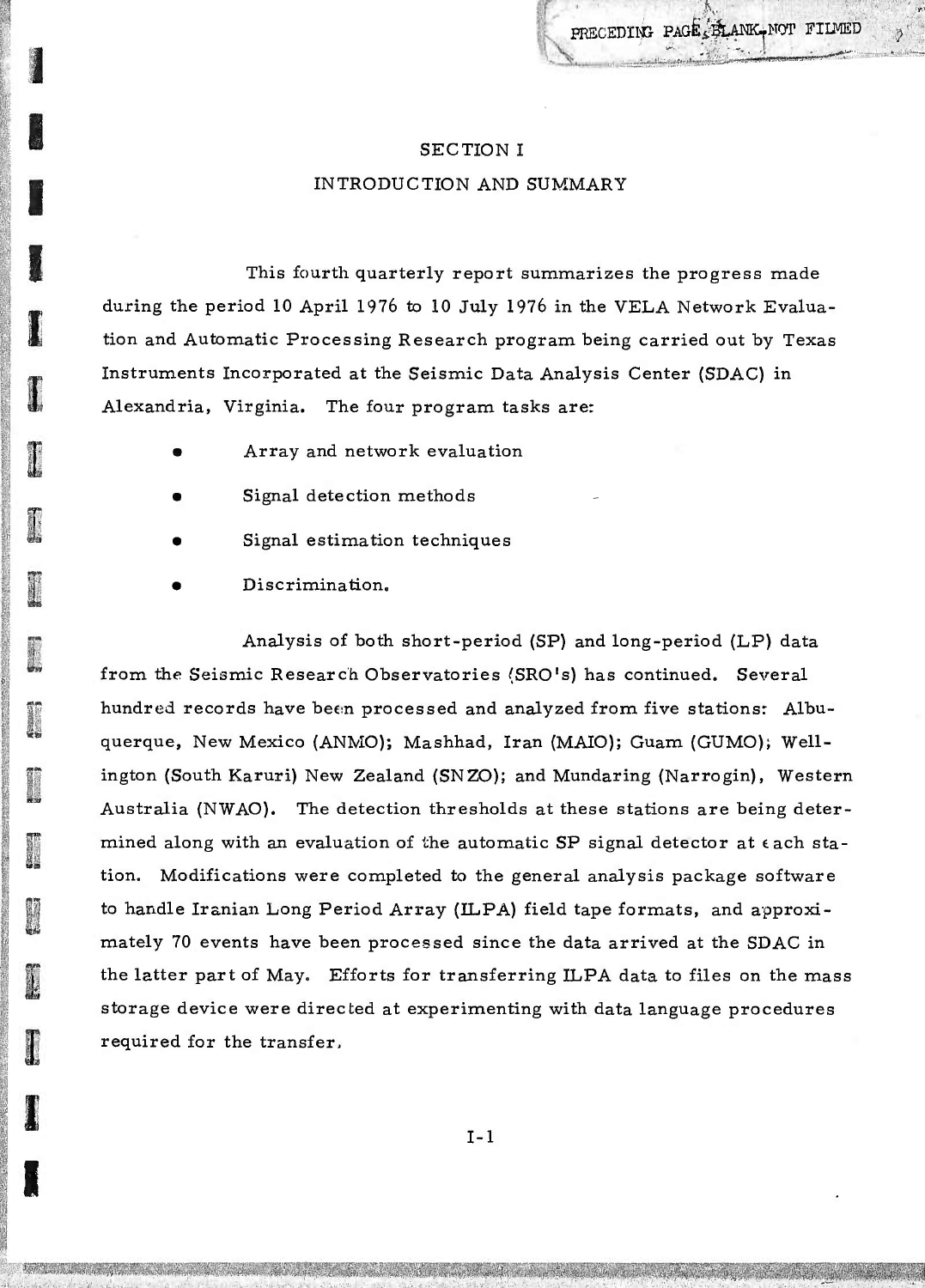In the task area of automatic signal detectors, the detector performance for two signal detection algorithms was investigated for events from three regions in Eurasia. The detectors were applied to 181 events from January and February 1976 to evaluate winter detection performance. The performance of the detectors is being compared using an algorithm which allows comparison at a constant false alarm rate. Detection probabilities (versus m<sub>1</sub>) for a number of cases were estimated with the maximum likelihood method.

Software development for the study to examine the effects of cascading various signal enhancement techniques now includes matched filtering, Wiener filtering, and a three component adaptive filter. For the matched filter, a synthetic signal has been obtained which displays a narrower range of correlation coefficients with test signals than those using an observed reference event. A rapidly adapting three component adaptive filter has been developed, and is now being tested to see whether it offers substantial improvement over the original version.

Testing of the dispersion relation filter has been completed, and a technical report describing the results is in preparation. Using a timevariant Wiener filter, the dispersion filter was found to enhance the estimation of signals from waveforms with 0 to 10 dB RMS signal-to-noise ratio. Noise rejection can be as much as <sup>10</sup> dB. This filter is effective as a signal estimator, and not as a detector.

The interactive discrimination package, the short-period earthquake explosion discriminator (SPEED), was successfully presented in a formal demonstration using earthquake and presumed explosion data. After the demonstration, the program was expanded to include the interactive capability to pick corner frequencies and measure long-period amplitude, and to apply an absorption correction to the spectrum. Final analysis of the data base for the technical report is now being completed.

**1-2**

**'. . ' . ; . . :** *li\* **. • ;... '. "** *: ': . •.* **".**

**S!**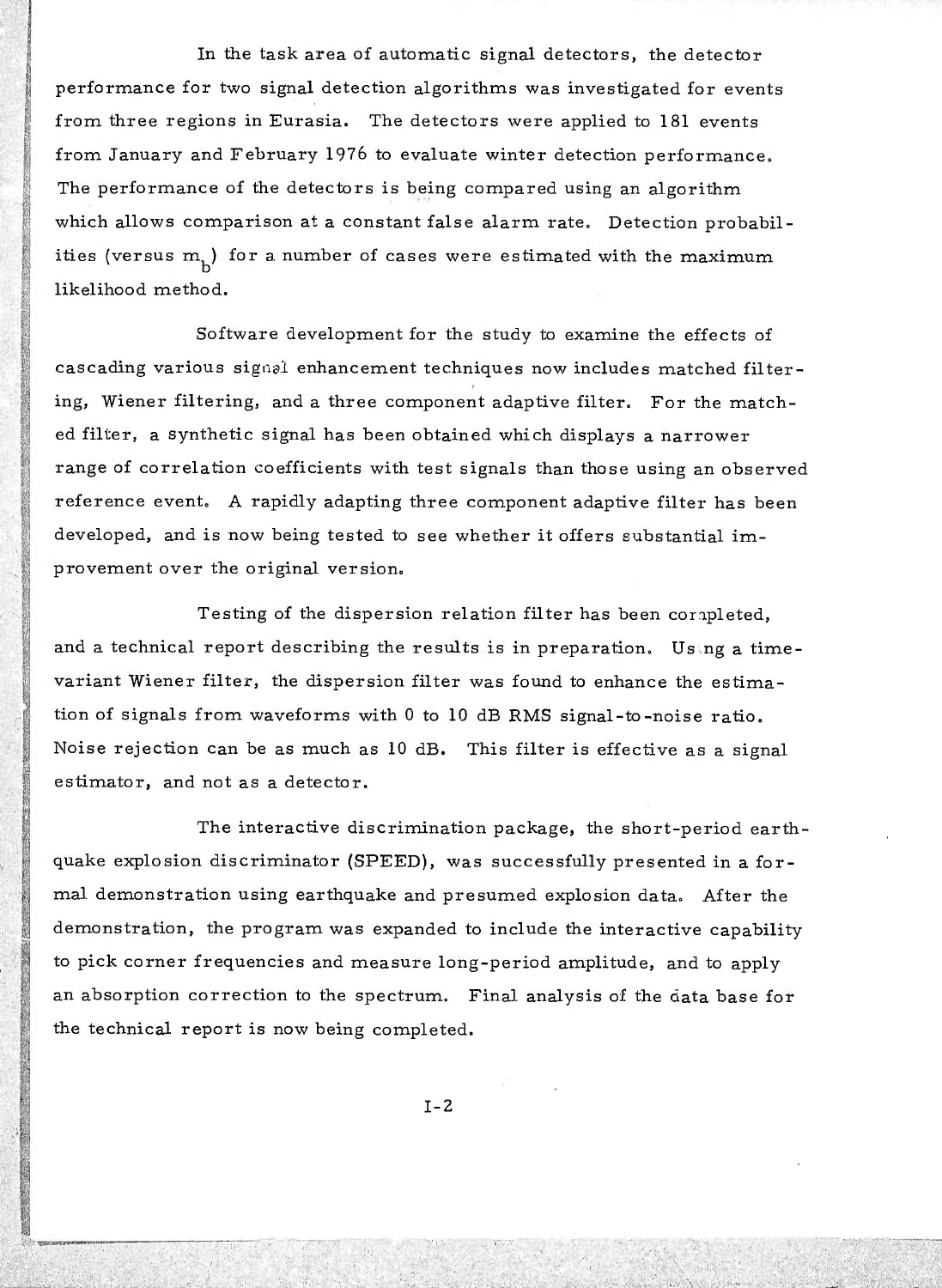For the higher mode study, data from the Nevada Test Site were examined for the presence of higher mode surface waves at periods less than 10 seconds. The data for these waveforms was found to be too sparse to attempt any depth resolution. Attention was then switched to Eurasian events for examination of higher modes of this period range, and again the data was too sparse. Efforts are now being directed toward uses of higher mode energy for discrimination purposes rather than depth estimation.

美国第四部式

**Conservation** 

**Gloriannia** 

**Comment** 

**Company** 

**Charge Street** 

**Report Follows** 

**Fabrication** 

● 第2525章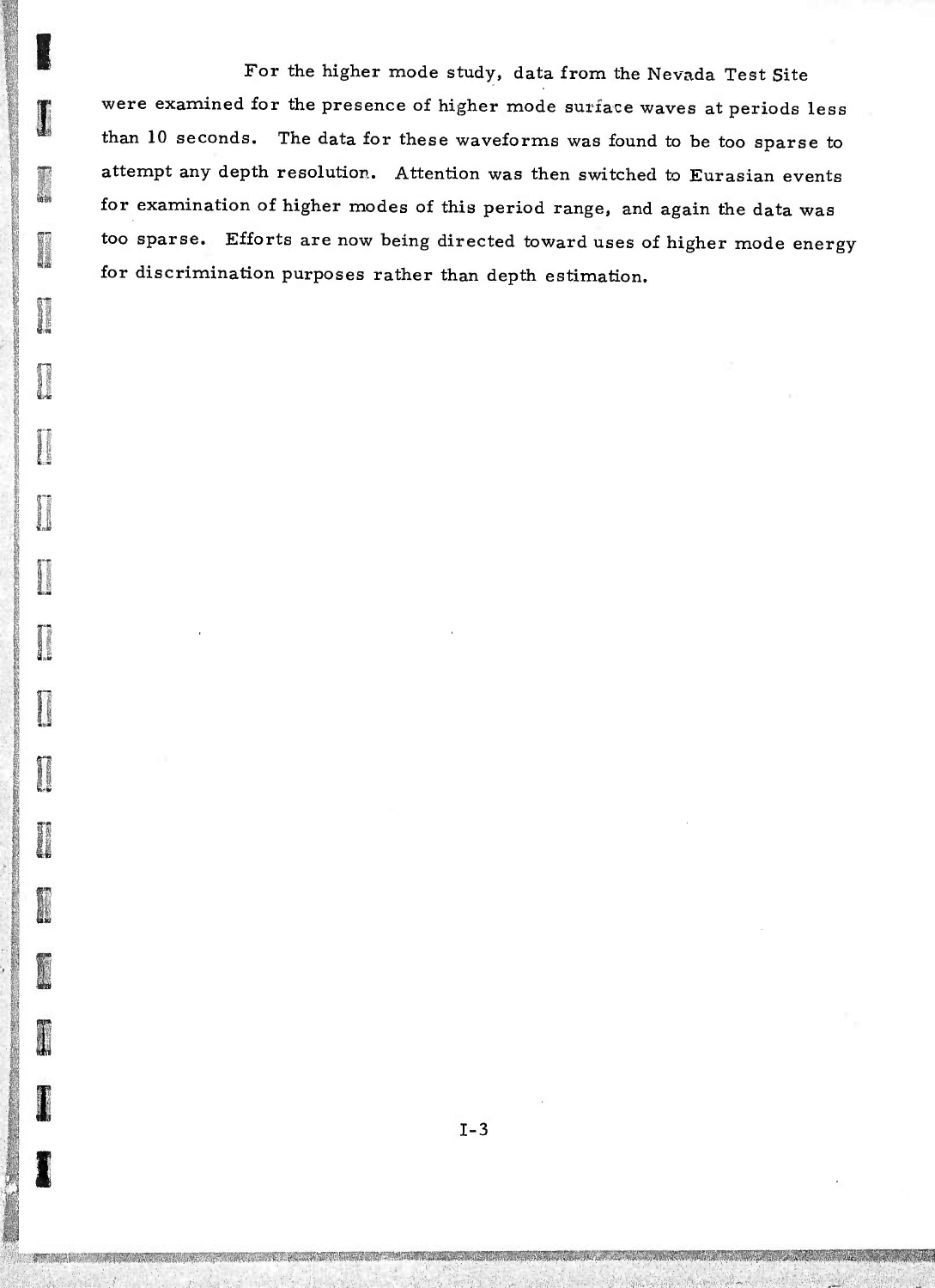# SECTION II ARRAY AND NETWORK EVALUATION

^•'.rmjtifrlafe'aa

#### A. ILPA AND SRO EVALUATION

#### 1. Current Status

**I**

**I**

**1**

**I**

*Calling* 

**0**

**0**

 $\begin{array}{c} \hline \end{array}$ 

**i**

During the last quarter, efforts have been directed toward processing and analyzing a set of events for each of the five available SRO stations (ANMO, MAIO, GUMO, SNZO, and NWAO). Approximately 200 to 300 events have been analyzed for each station, with the corresponding shortperiod data examined when it was available. Short-period and long-period noise samples have also been examined. At the present time, the signal processing is complete with the noise sample processing being continued.

For the ILPA evaluation, the edit program was created by altering the Alaskan Long Period Array (ALPA) edit program to handle the seven elements and new tape format of ILPA. At the present time, this program only handles long-period data. The program has been debugged and tested. Seventy events have been edited, beamformed, filtered, and plotted.

#### 2. Future Plans

During the next quarter, the SRO data will be analyzed to determine the detection and discrimination capabilities of the operational stations. A report on this evaluation will be written during the next quarter.

For the ILPA evaluation, we will continue to build the data base. Routine processing of events will be carried out during July and the first half of August. The available data will be quality checked during this

II-1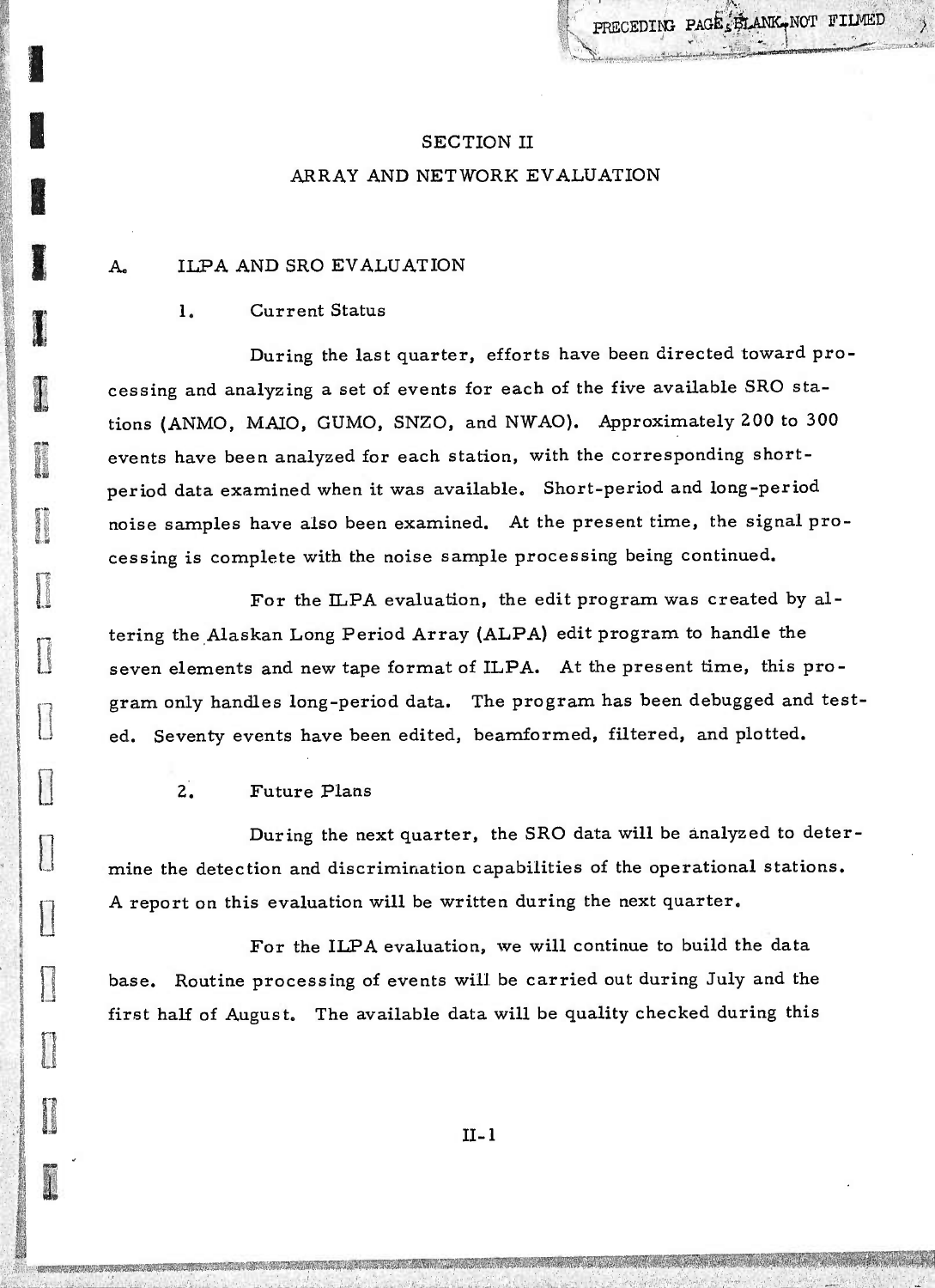period to determine the frequency and severity of instrument and recording malfunctions. Finally, a report on the ILPA evaluation will be written.

#### $B.$  ILPA DATA TRAPPER

#### 1. Current Status

During the last quarter we became familiar with ARPANET related program and data structures needed to satisfy the task requirements. CCA personnel were consulted to ascertain which Data Language transfer procedure would be operationally feasible for ILPA files. As the UPDATE statement was found to be most satisfactory, an ILPA long-period port specification was written to support that approach. The front end driver and longperiod routine for the ILPA Satellite Tape re-format program was designed, implemented, and debugged. This program was used to generate a reformatted test tape containing a long-period file. This test tape data was transferred via Geotech's file transfer program and the long-period port to a sample long-period file in the mass store, and it was verified that the procedure was successful by retrieving the data at an ARPANET terminal.

#### 2. Future Plans

**•'-"-"-" ". ,** ■■■**-.**

**. .•..... ,; ...;.: ^":**

The ILPA Satellite Tape re-format program will be completed by writing routines to generate short-period and coarse status files compatible with respective input port specifications. These files will follow the long-period file on the given output tape. Then these three files will be transferred in a test mode to the mass store via the file transfer program using the Data Computer. The transfer will be verified by retrieving the data for inspection. Finally, the operational procedure by which an analyst may transfer actual ILPA tapes to the mass store will be defined and demonstrated.

II-2

**; , .; : ; " ', :. . ,** ■■**,. ;• -"'** ■■■ **<sup>v</sup>**

**<sup>7</sup> ,** ■■**'•'** *' - ' '--: -.'*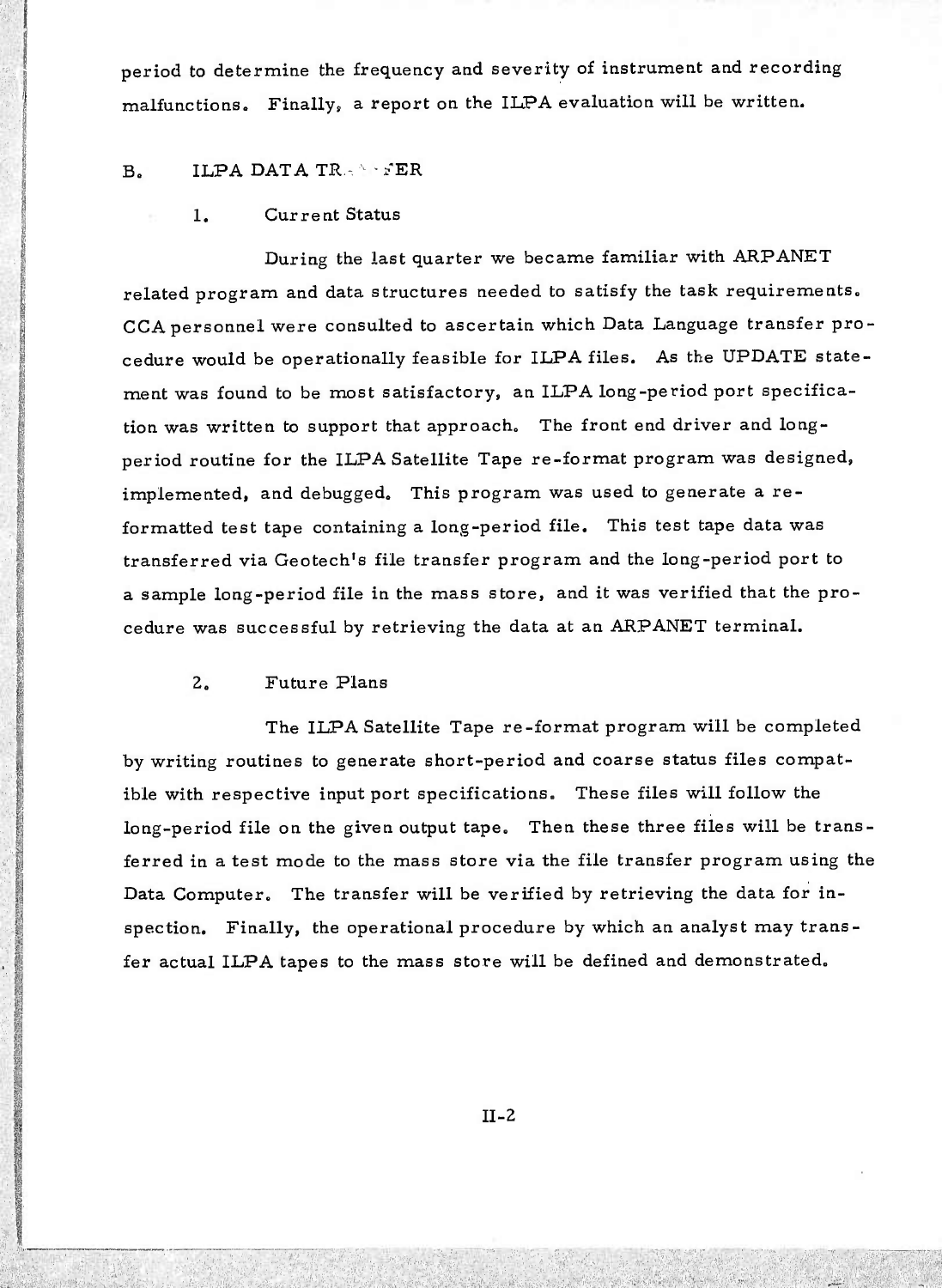#### C. AUTOMATIC SIGNAL DETECTOR EVALUATION

#### 1. Current Status

Major accomplishments for work on the optimum automatic signal detector evaluation include the following:

- A regional detection study was conducted for three areas; Souih Eurasia, Central Eurasia, and Kurile-Kamchatka. A total of 181 events were processed with the Fisher detector and the conventional power detector. The results have been obtained and compiled, and are being estimated with the maximum likelihood method to form detection probability curves.
	- The conventional power detector was also applied to the same event ensemble using the single central site (Site 1) data only. The results were also edited and estimated to obtain the Gaussian probability parameters.

#### 2. Future Plans

^«««»»»«»OTMMr«^^

**B**

**Backman** 

**: |**

ħ.

**0**

We will attempt to incorporate the maximum likelihood method for detection probability with a false alarm probability. Then the final report will be prepared.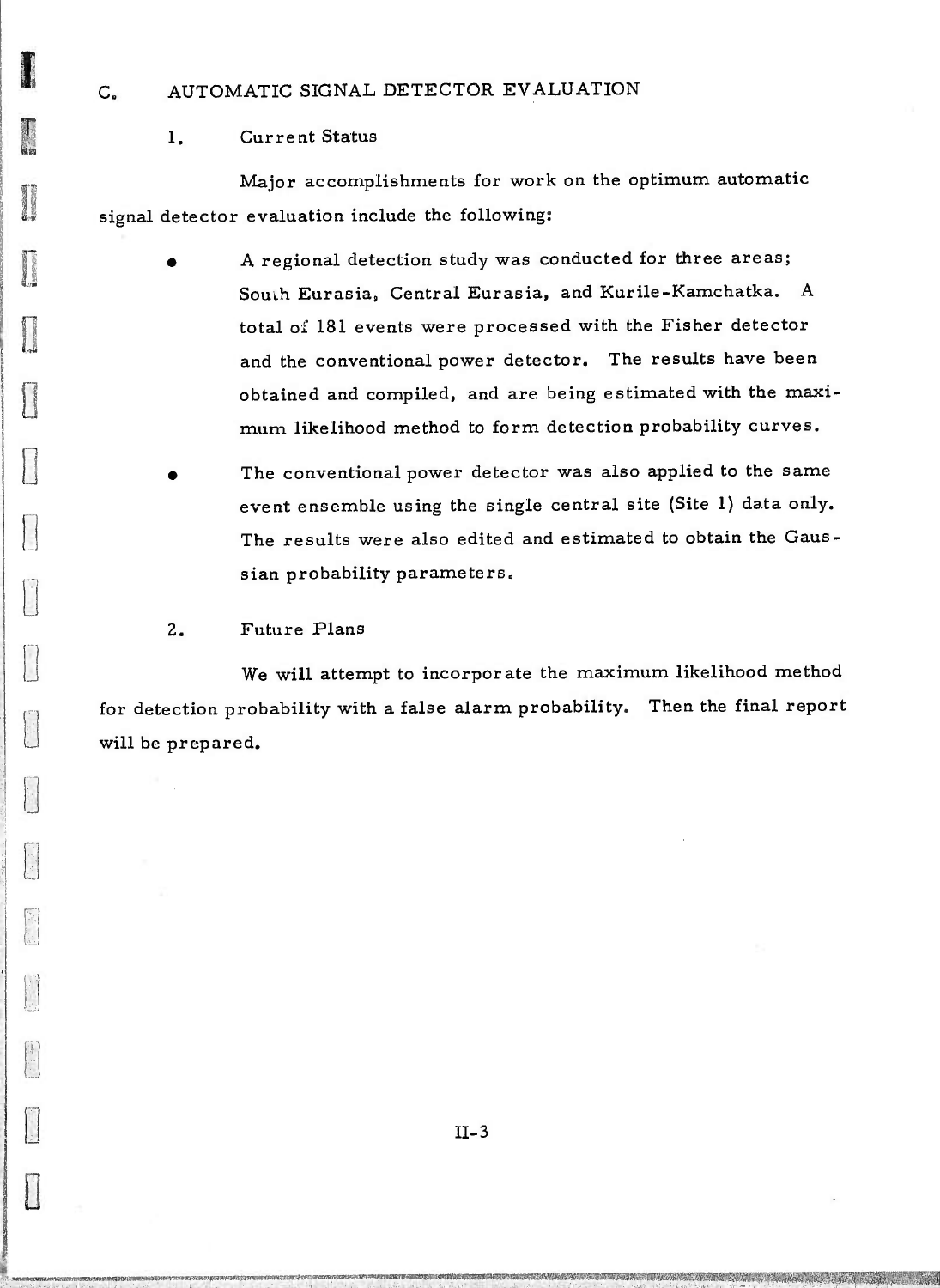**l^iJl-WWllMlffV'T"**

#### SECTION III

### SIGNAL DETECTION METHODS ADAPTIVE BEAMFORMING DETECTOR

#### 1. Current Status

Major accomplishments for the adaptive beamforming (ABF) detector task for the last quarter can be summarized as follows:

- Simulation studies were conducted by burying a scaled signal in noise. The signal-to-noise ratios for the input signal were varied in the single-sensor data from which the adaptive beaming was performed. The ABF beamforming output signal-tonoise gains relative to beamsteering were obtained as a function of input signal-to-noise ratios.
- In an attempt to use the ABF detector for off-line processing the filter update was stopped at a specific time to examine the ABF noise suppression at different times. A number of tests with different adaptive filter lengths were performed.
- A total of 96 events in the Kurile-Kamchatka region were processed with the ABF processor. Beamforming was performed for those whose signals were not visible in the single-sensor data. The results were also used to check against the automatic detector detection performance.

#### **2.** Future Plans

The results will be edited and estimated to form a detection probability for ABF detectors in the Kurile-Kamchatka region. The ABF

III-l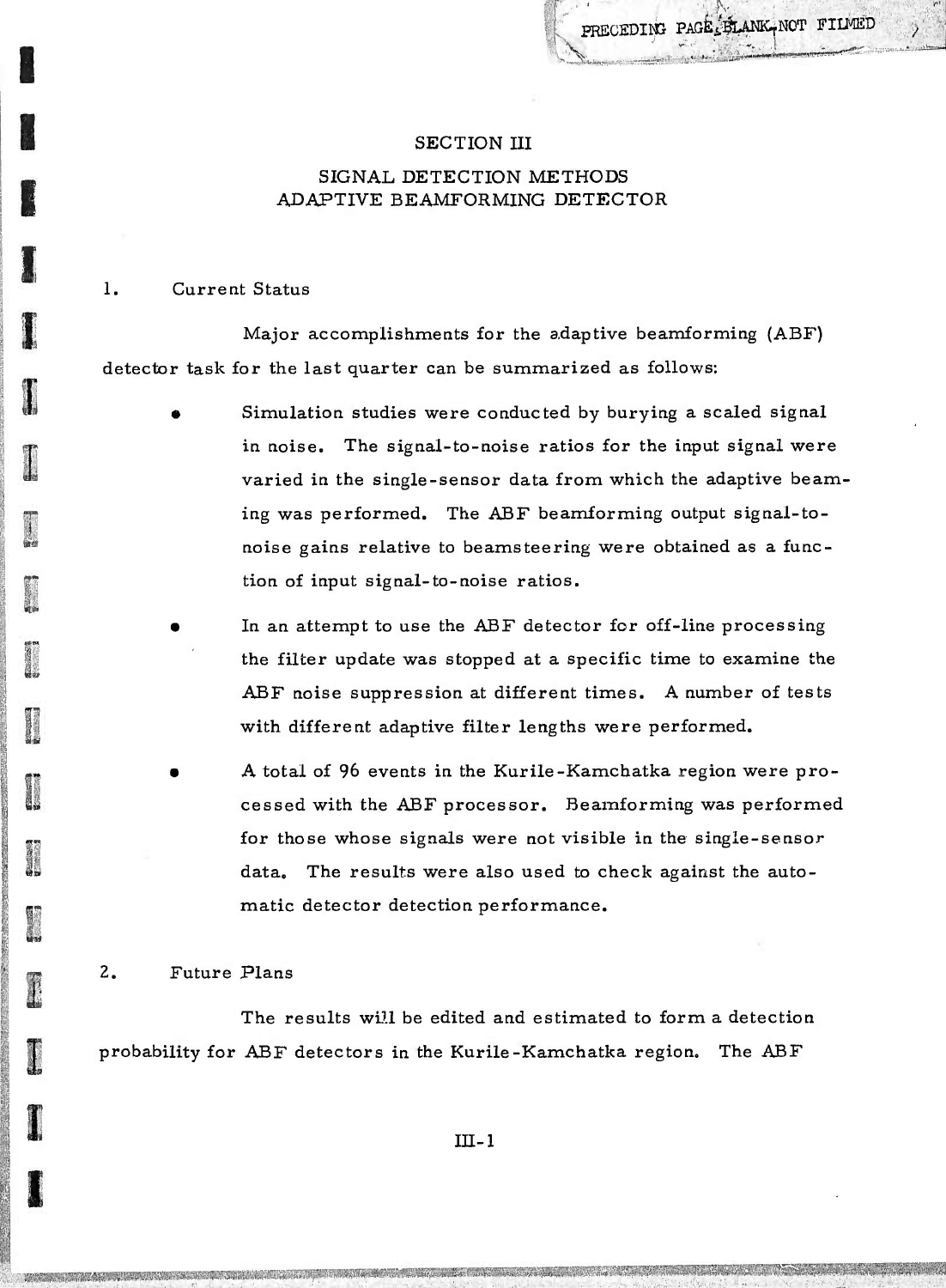detector performance for the Eurasia region will be studied. In addition, attempts to better understand (or improve) the algorithm are being made. Work on the final report will be initiated.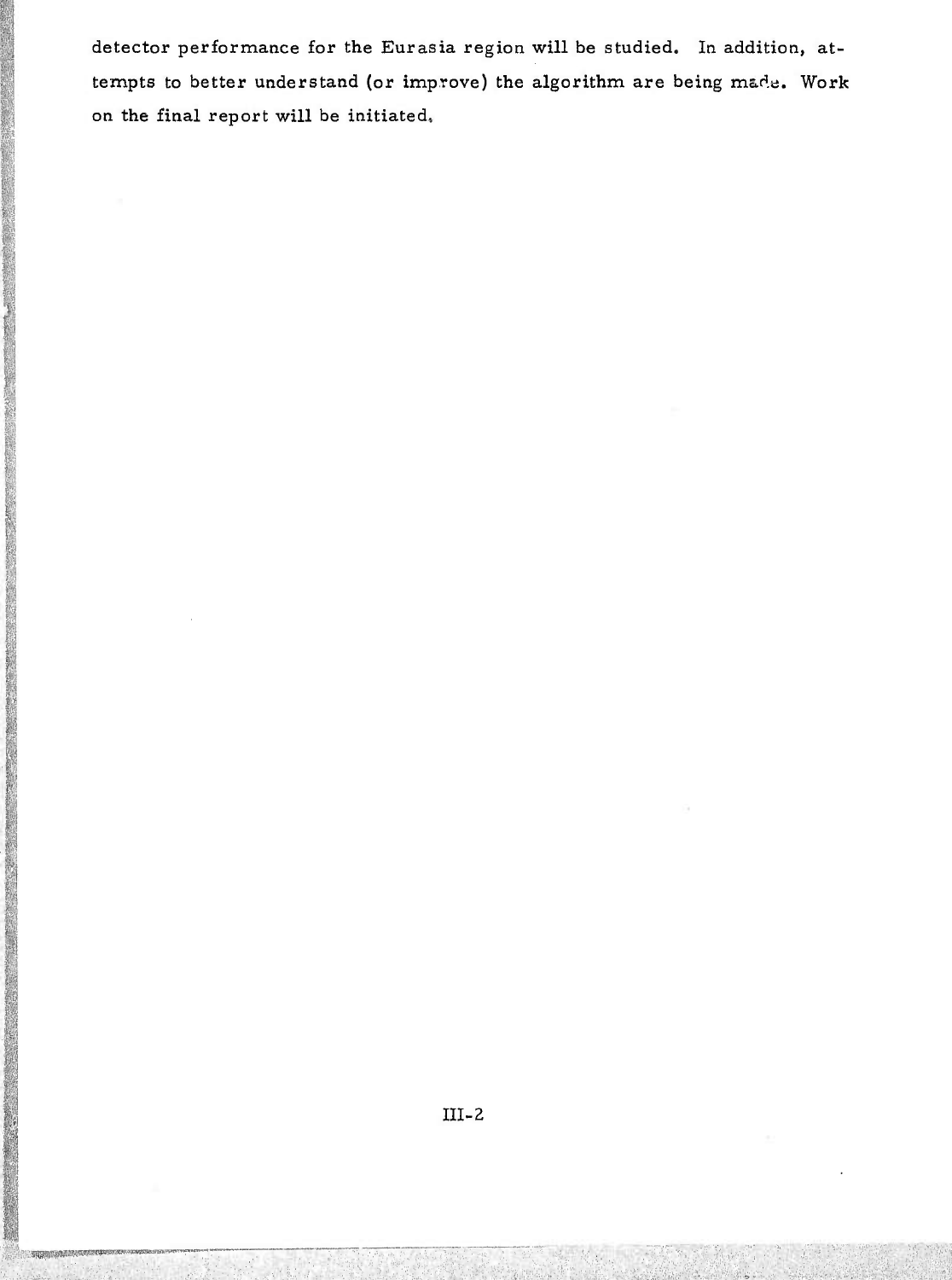## SECTION IV SIGNAL ESTIMATION TECHNIQUES

#### A. CASCADING STUDIES

**0**

**Q**

**Q**

**11** 

#### I. Current Status

It has been found difficult to obtain a theoretically justifiable form for the signal-noise correlation term in the Wiener filter, although an ad hoc term has been developed which gives a gain of about 2 dB over the filter without this correlation. This gain is about equal to the variations in signal-to-noise ratio obtained by locating the test signal at different times in the noise sample.

A synthetic signal has been obtained which displays a narrower range of correlation coefficients with test signals than does an observed reference event. This implies that matched detection with this synthetic event should take place at a lower threshold than when an observed event is used.

A rapidly adapting three component adaptive filter has been developed. At this time it is not clear whether it offers any improvement over the original version.

**2.** Future Plans

A theoretical investigation of the optimum shape for the three component adaptive filter window in angle will be undertaken, using a Monte Carlo technique. A final report will also be prepared.

 $IV-1$ 

**a^^^;';:-** ■■■**,;;**

**;** *: : -I:.* ■■**• .:**

alan dan kalendar dan bagian dan bahasa dan bagian dan bagian dari dari dari dari dari dari dan bagian dari da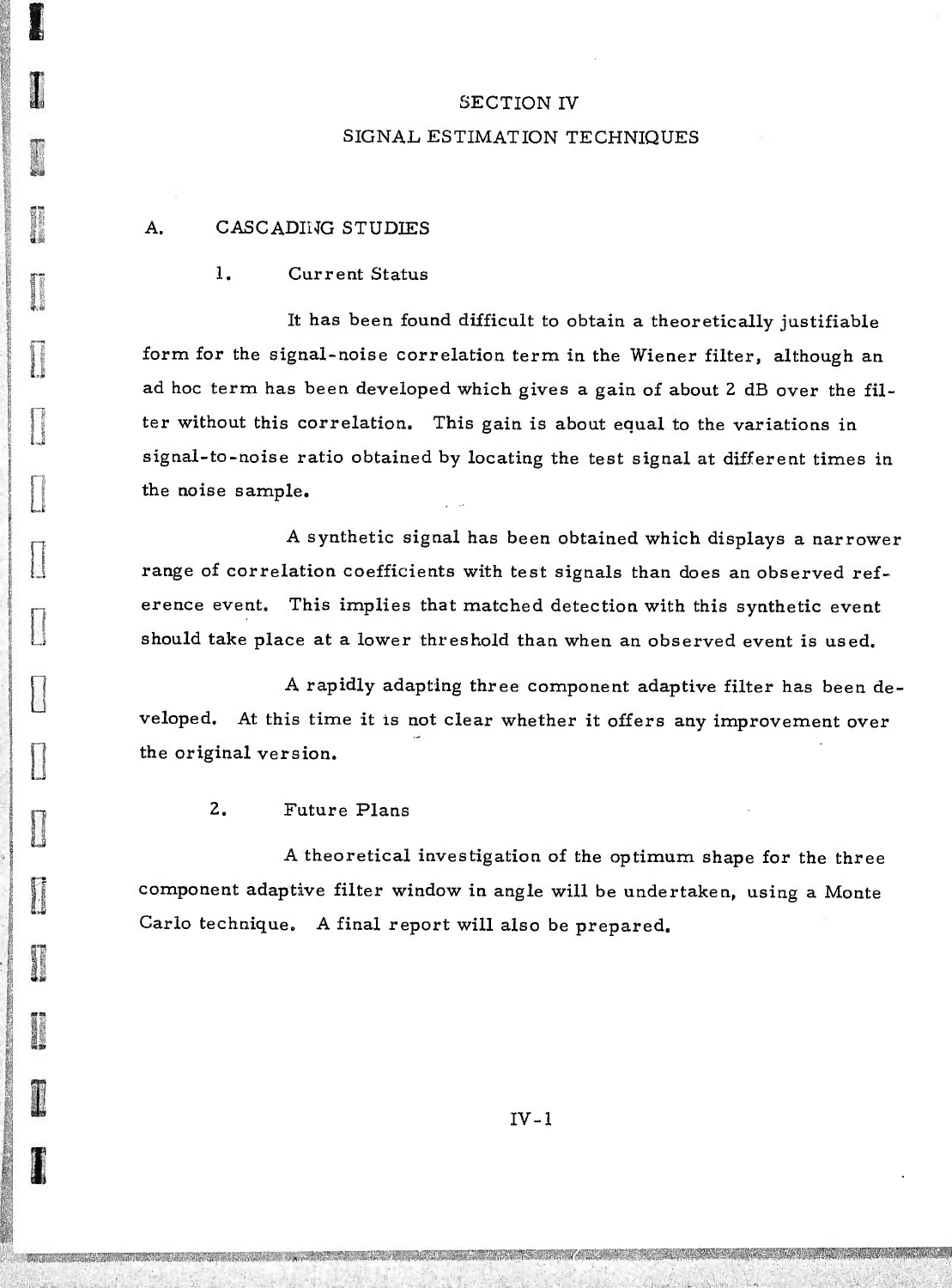#### B. DISPERSION RELATION FILTER

#### 1. Current Status

During the last quarter, work was essentially completed on this task. We continued to test a time-variant Wiener filter (TVWF) with scaled synthetic and real signals buried in noise. It was found that the filterenhances the estimation of signals from waveforms with 0-10 dB RMS signalto-noise ratio. Noise rejection can be as much as 10 dB, depending on the 'instantaneous' signal bandwidth along the waveform's dispersion curve. The filter's performance is limited by the presence of non-stationary noise, the filter's inherent property to generate false signal estimates from pure noise, the 'instantaneous' signal bandwidth, and by the reliability and resolution of the spectral analysis methods. The filter output strongly depends on the user's signal spectrum specification. The filter is effective as a signal estimator and not as a detector.

#### **2,** Future Plans

The technical report for this task will be written during the next quarter.

a sebesar dan bagian dan bagian dan bagian dari bagian dan bagian dari berasal dari berasal dan berasal dalam

**iWiWÄWWP^EWM: Wiv,-, ,xv/L>; \*V-^\W.Jd,rj^\*irVJ;;;v —.-^**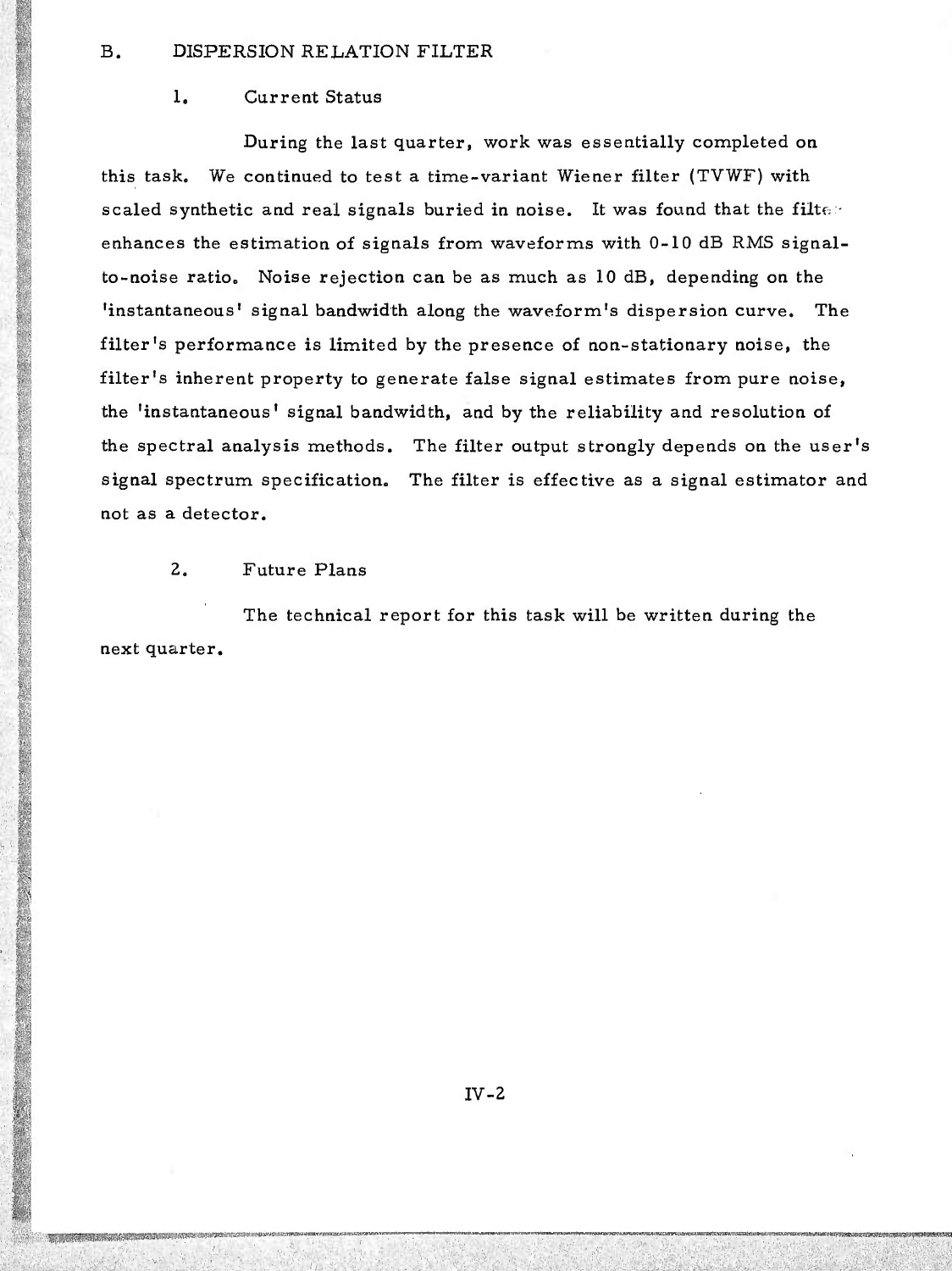# SECTION V DISCRIMINATION

### A. PDP-15 DISCRIMINATION PACKAGE

#### 1. Current Status

*m*

**i**

**u**

The programming and testing of the short-period earthquakeexplosion discrimination program was completed. The program now displays log-amplitude versus log-frequency spectrum with interactive capability of picking corner frequencies and measuring long-period amplitude and roll-off above the corner frequencies. For complex spectra it is possible to pick up to four corner frequencies. Provision is made for applying an absorption correction to the spectrum and correcting for reflected echos.

The data preparation program is now being finalized. It has been split into four programs for more efficient analyst interaction via batch processing. One of the programs now corrects waveforms for absorption. The analyst can select up to four waveform outputs; seismic response, acceleration, velocity, or displacement ground motion.

### 2. Future Plans

A data base will be formed to make a preliminary evaluation of the short-period earthquake-explosion discrimination capability. The events selected are between  $m_h$  4.4 and 6.1. These include 15 presumed explosions and two announced Peaceful Nuclear Explosions (PNE's), 10 simple earthquakes, and 10 complex earthquakes.

The formal documentation of the short-period earthquakeexplosion discrimination program will be completed. The data preparation programs are being documented via notes on the listings.

 $V-1$